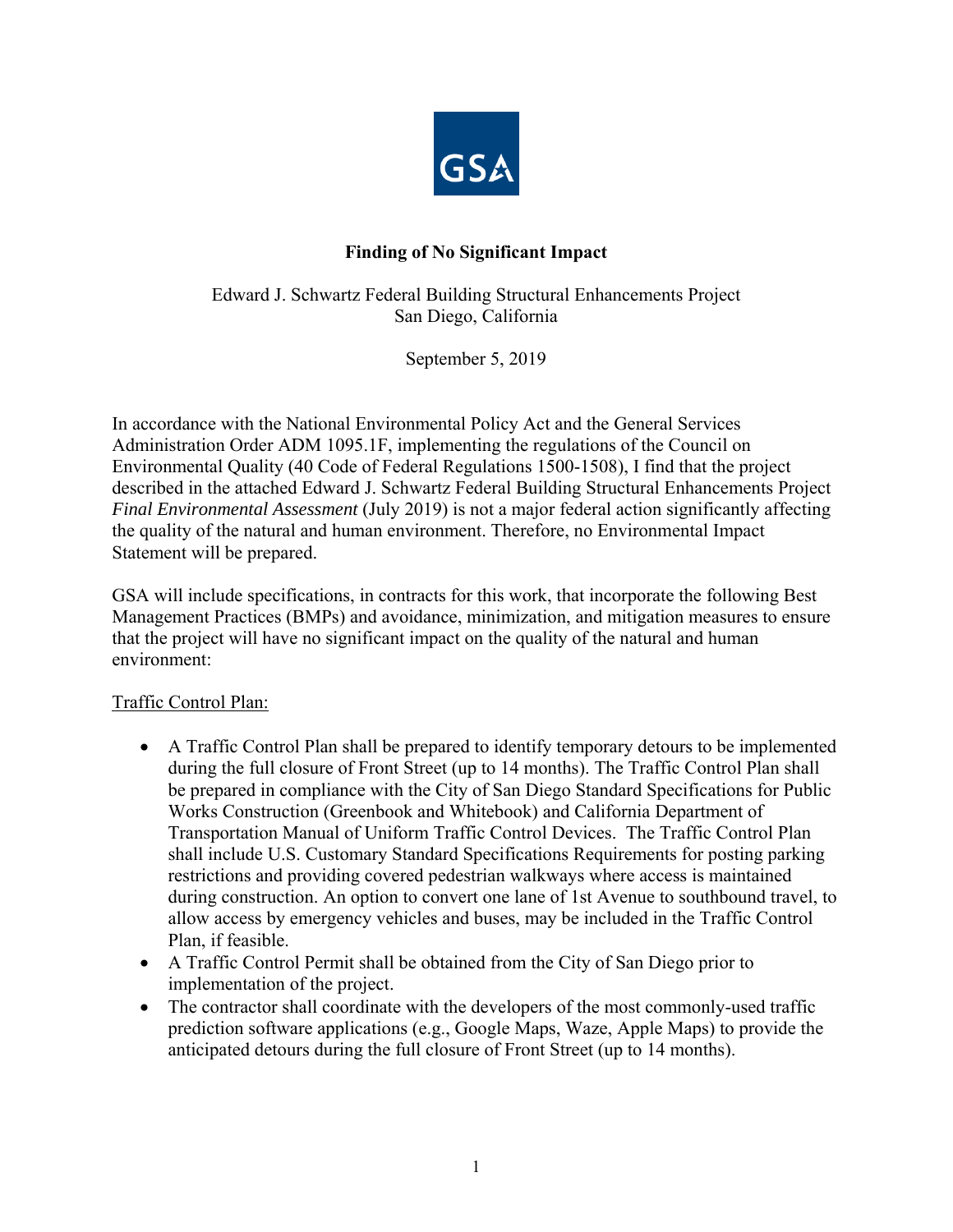### Noise and Vibration Control Measures:

- The contractor shall properly outfit and maintain construction equipment with manufacturer-recommended noise reduction devices to minimize construction-generated noise.
- The contractor shall operate all diesel equipment with closed engine doors and equip with factory recommended mufflers.
- The contractor shall employ additional noise attenuation techniques as needed to reduce excessive noise levels. The implementation of these techniques shall be determined by GSA after acoustical review. Such techniques shall include, but not be limited to, the construction of temporary sound barriers or sound blankets between construction/staging areas and nearby noise-sensitive receptors.
- Unnecessary idling of internal combustion engines (e.g., in excess of 5 minutes) shall be prohibited.
- Material stockpiles and mobile equipment staging, parking, and maintenance areas shall be located as far as practicable from noise-sensitive receptors.
- The use of noise-producing signals, including horns, whistles, alarms, and bells, shall be for safety warning purposes only.
- The on-site construction supervisor shall have the responsibility and authority to receive and resolve noise complaints.

## Construction Air Quality and Greenhouse Gas Emissions Reduction Measures:

• The contractor shall comply with applicable regulatory requirements of the San Diego Air Pollution Control District and apply standard measures to reduce air pollutant and greenhouse gas emissions during construction.

### Compliance with Geotechnical Standards:

- The contractor shall comply with applicable regulatory and industry geotechnical standards, including International Building Code/California Building Code seismic parameters (e.g., seismic zone, subsurface profile types, seismic and near-source coefficients for acceleration and velocity, and seismic source).
- The contractor shall remove/replace unsuitable surficial materials, if applicable.

# Water Quality Best Management Practices:

• The construction contractor shall implement standard water quality BMPs during construction. BMPs may include erosion control blankets, hay bales, sand bags, and storm drain inlet protection devices.

# Public Health and Safety Measures:

 The construction contractor shall implement a Hazardous Materials and Wastes Management Plan to ensure appropriate procedures are in place to address handling, storage, and disposal of hazardous materials and wastes during construction.